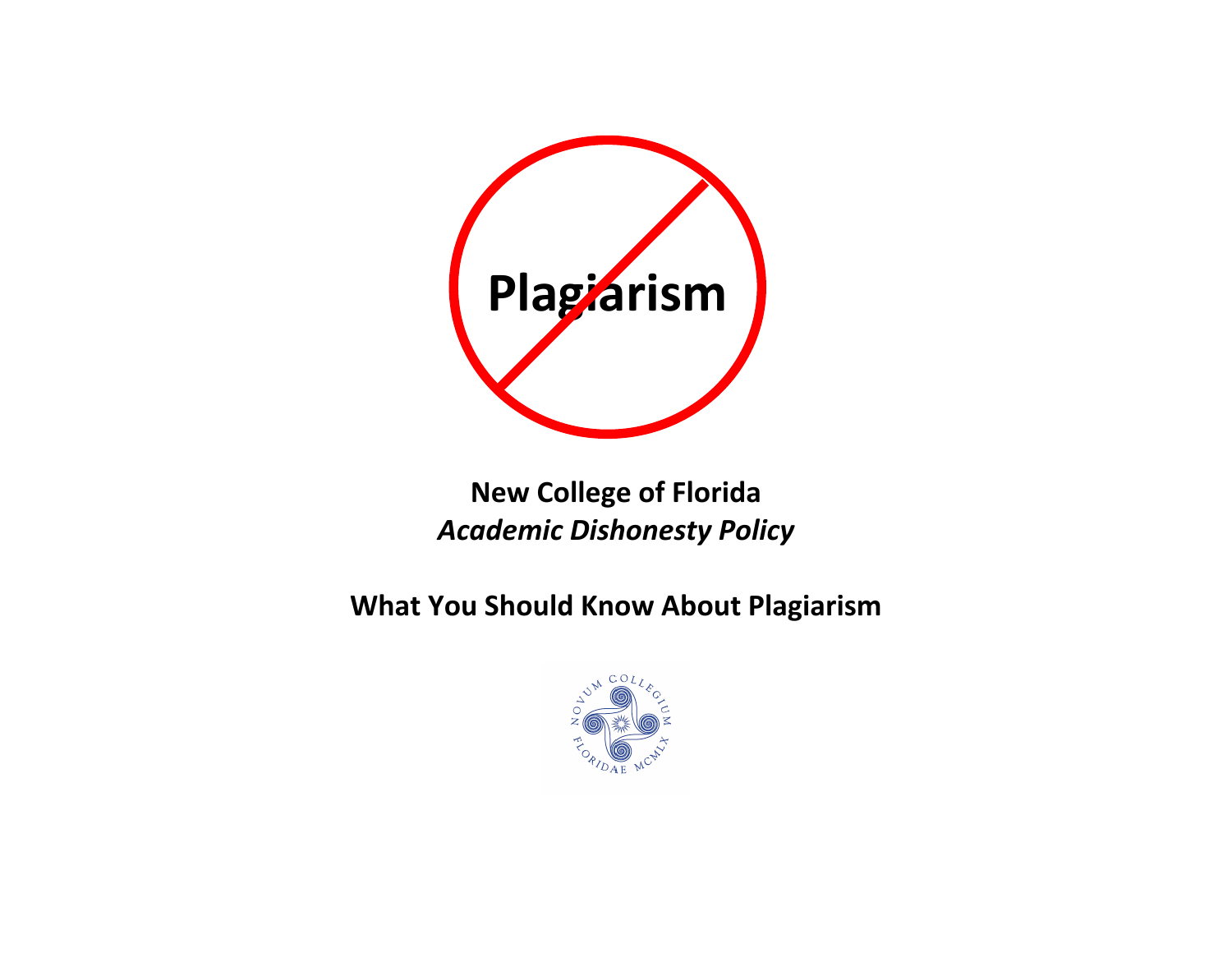# **New College of Florida** *Academic Dishonesty Policy*

| Preventing Plagiarism: Student Resources 14 |  |
|---------------------------------------------|--|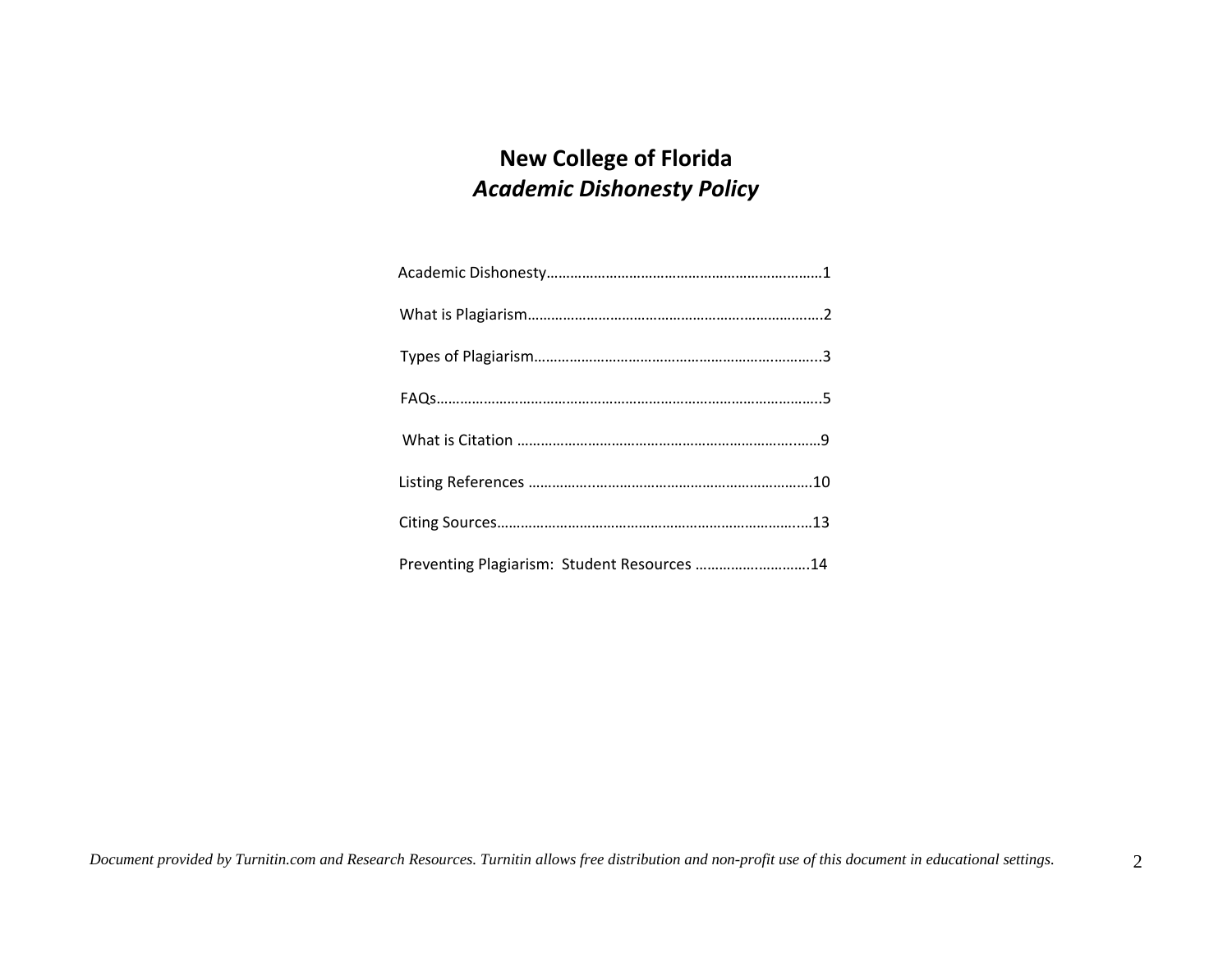## *The following language is an excerpt from the General Catalog and is official policy of the College.*

## **Procedures Concerning Academic Dishonesty**

- (a) Plagiarism: Plagiarism is defined as "literary theft" and consists of the unattributed quotation of the exact words of <sup>a</sup> published text, or the unattributed borrowing of original ideas by paraphrase from <sup>a</sup> published text. On written papers for which the student employs information gathered from books, articles, web sites, or oral sources, each direct quotation, as well as ideas and facts that are not generally known to the public at large, or the form, structure, or style of <sup>a</sup> secondary source must be attributed to its author by means of the appropriate citation procedure. Only widely known facts and first‐hand thoughts and observations original to the student do not require citations. Citations may be made in footnotes or within the body of the text. Plagiarism also consists of passing off as one's own segments or the total of another person's work.
- (b) Cheating: Cheating is defined as follows: (a) the unauthorized granting or receiving of aid during the prescribed period of <sup>a</sup> course‐graded exercise: students may not consult written materials such as notes or books, may not look at the paper of another student, nor consult orally with any other student taking the same test; (b) asking another person to take an examination in his/her place; (c) taking an examination for or in place of another student; (d) stealing visual concepts, such as drawings, sketches, diagrams, musical programs and scores, graphs, maps, etc., and presenting them as one's own; (e) stealing, borrowing, buying, or disseminating tests, answer keys or other examination material except as officially authorized, research papers, creative papers, speeches, etc. (f) Stealing or copying of computer programs and presenting them as one's own. Such stealing includes the use of another student's program, as obtained from the magnetic media or interactive terminals or from cards, print‐out paper, etc.

(c) Procedures for Handling Student Violations Involving Alleged Academic Dishonesty and Disruption of Academic Process:

- 1. An apparent violation of academic honesty is handled initially by the instructor, who will discuss the incident with the student. The student may request <sup>a</sup> meeting with his/her contract sponsor and the instructor to discuss the incident further. The instructor should contact the student's contract sponsor and the Dean of Studies to inquire whether the student has engaged or allegedly engaged in academic dishonesty in the past.
- 2. If the instructor decides, after the procedures in step (1) above, that further action is warranted, he or she will inform the student that the issue is being forwarded to the New College Dean of Studies.
- 3. The Dean of Studies may meet with the faculty member(s) and / or the student to resolve the issue or may convene <sup>a</sup> hearing board consisting of an equal number of students and faculty. The hearing board shall review evidence, hear witnesses, and consider all related matters. The Dean of Studies will provide the student with no less than 5 days' notice prior the hearing. The respondent may have an advisor present, at the respondent's own cost. If scheduling difficulties arise due to the availability of said advisor the hearing will proceed regardless.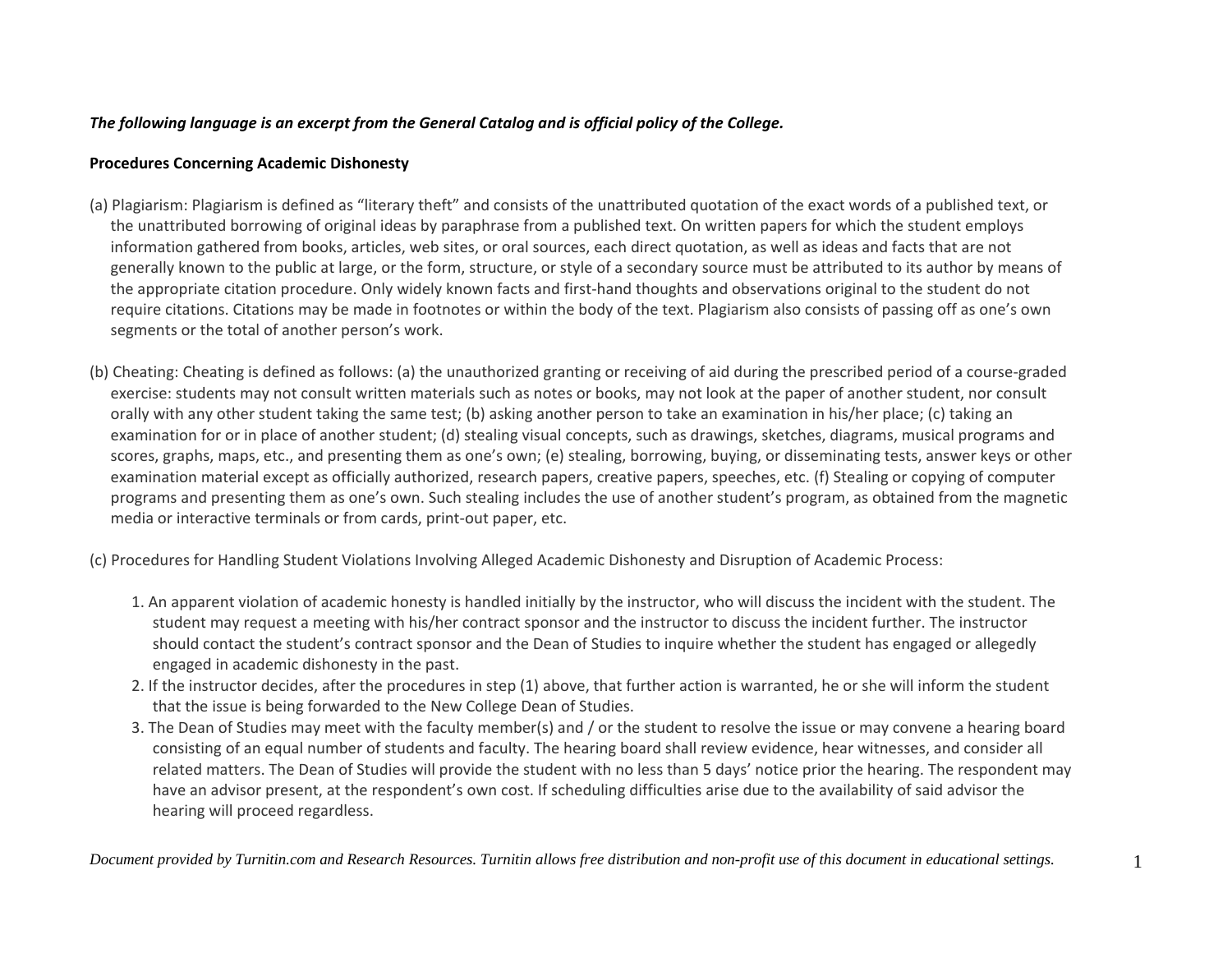- 4. The hearing board will provide the Dean of Studies with its determination of responsibility and recommendation for sanction. The Dean of studies will then determine, if appropriate, the sanction.
- 5. If found responsible the respondent may appeal the Dean of Studies decision to the Provost. The appeal must be in writing, state with specificity the grounds for appeal, and be within 5 days of receiving the Dean of Studies decision. 6. In the event of an appeal the decision of the Provost shall be final.

# What is Plagiarism?

Many people think of plagiarism as copying another's work, or borrowing someone else's original ideas. But terms like "copying" and "borrowing" can disguise the seriousness of the offense:

According to the *Merriam‐Webster OnLine Dictionary*, to "plagiarize" means

- 1) To steal and pass off (the ideas or words of another) as one's own
- 2) To use (another's production) without crediting the source
- 3) To commit literary theft
- 4) To present as new and original an idea or product derived from an existing source.

In other words, plagiarism is an act of *fraud*. It involves both **stealing** someone else's work and **lying** about it afterward.

#### *But can words and ideas really be stolen?*

According to U.S. law, the answer is yes. In the United States and many other countries, the expression of original ideas is considered <u>intellectual property</u>, and is protected by copyright laws, just like original inventions. Almost all forms of expression fall under copyright protection as long as they are recorded in some media (such as <sup>a</sup> book or <sup>a</sup> computer file)

All of the following are considered plagiarism:

- Turning in someone else's work as your own
- Copying words or ideas from someone else without giving credit
- Failing to put <sup>a</sup> quotation in quotation marks
- Giving incorrect information about the source of <sup>a</sup> quotation
- 0 Changing words but copying the sentence structure of <sup>a</sup> source without giving credit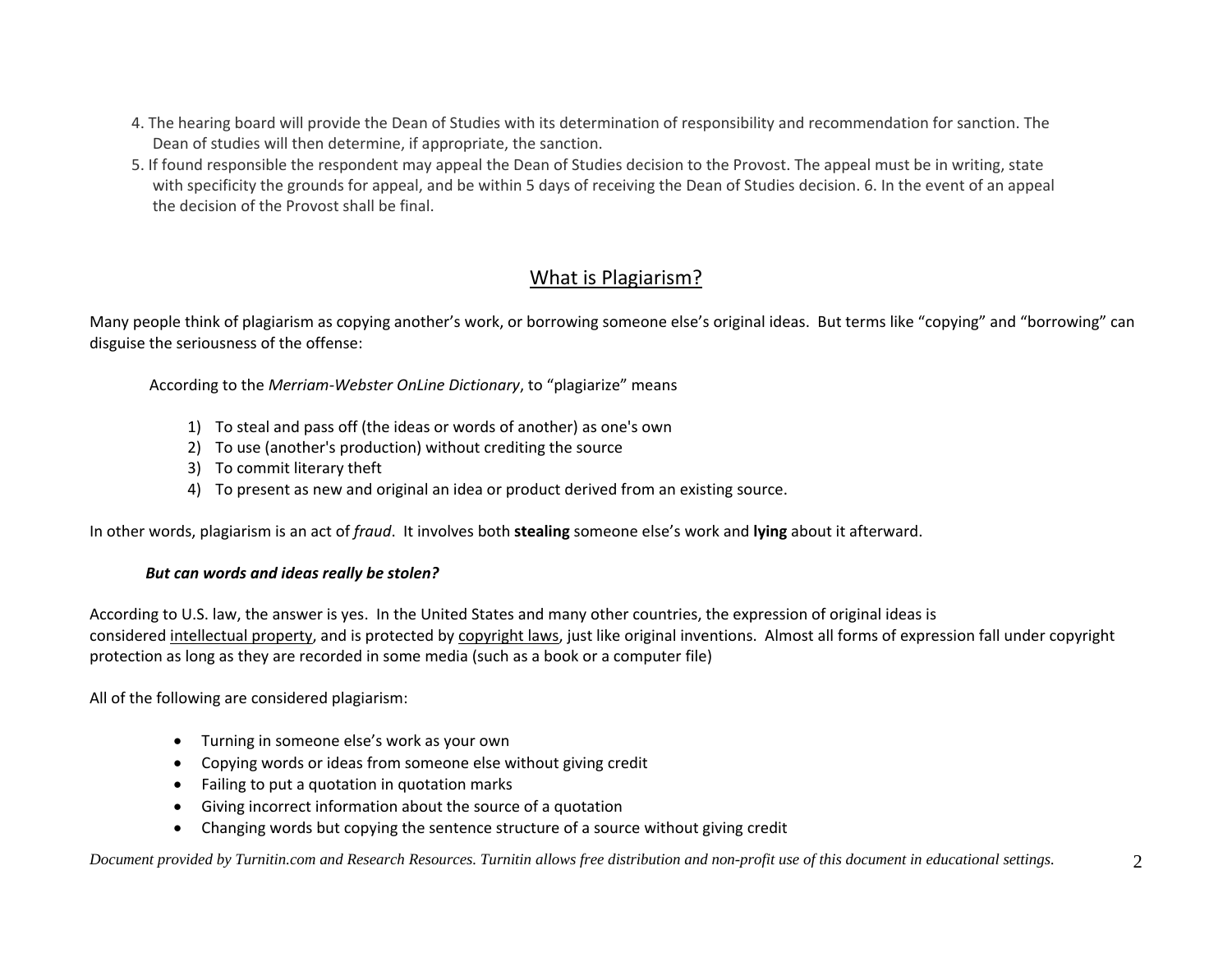$\bullet$  Copying so many words or ideas from <sup>a</sup> source that it makes up the majority of your work, whether you give credit or not (see our section on "fair use" rules)

Attention! Changing the words of an original source is not sufficient to prevent plagiarism. If you have retained the essential idea of an original source, and have not cited it, then no matter how drastically you may have altered its context or presentation, *you have still plagiarized*

Most cases of plagiarism can be avoided, however, by <u>citing</u> sources. Simply acknowledging that certain material has been borrowed, and providing your audience with the information necessary to find that source, is usually enough to prevent plagiarism.

# Types of Plagiarism

Anyone who has written or graded <sup>a</sup> paper knows that plagiarism is not always <sup>a</sup> black‐and‐white issue. The boundary between plagiarism and research is often unclear. Learning to recognize the various forms of plagiarism, especially the more ambiguous ones, is an important step in the fight to prevent it.

## I. *SOURCES NOT CITED*

1) "The Ghost Writer"

The writer turns in another's work, word‐for‐word, as his or her own.

2) "The Photocopy"

The writer copies significant portions of text straight from <sup>a</sup> single source, without alteration.

3) "The Potluck Paper"

The writer tries to disguise plagiarism by copying from several different sources, tweaking the sentences to make them fit together while retaining most of the original phrasing.

4) "The Poor Disguise"

Although the writer has retained the essential content of the source, he or she has altered the paper's appearance slightly by changing key words and phrases.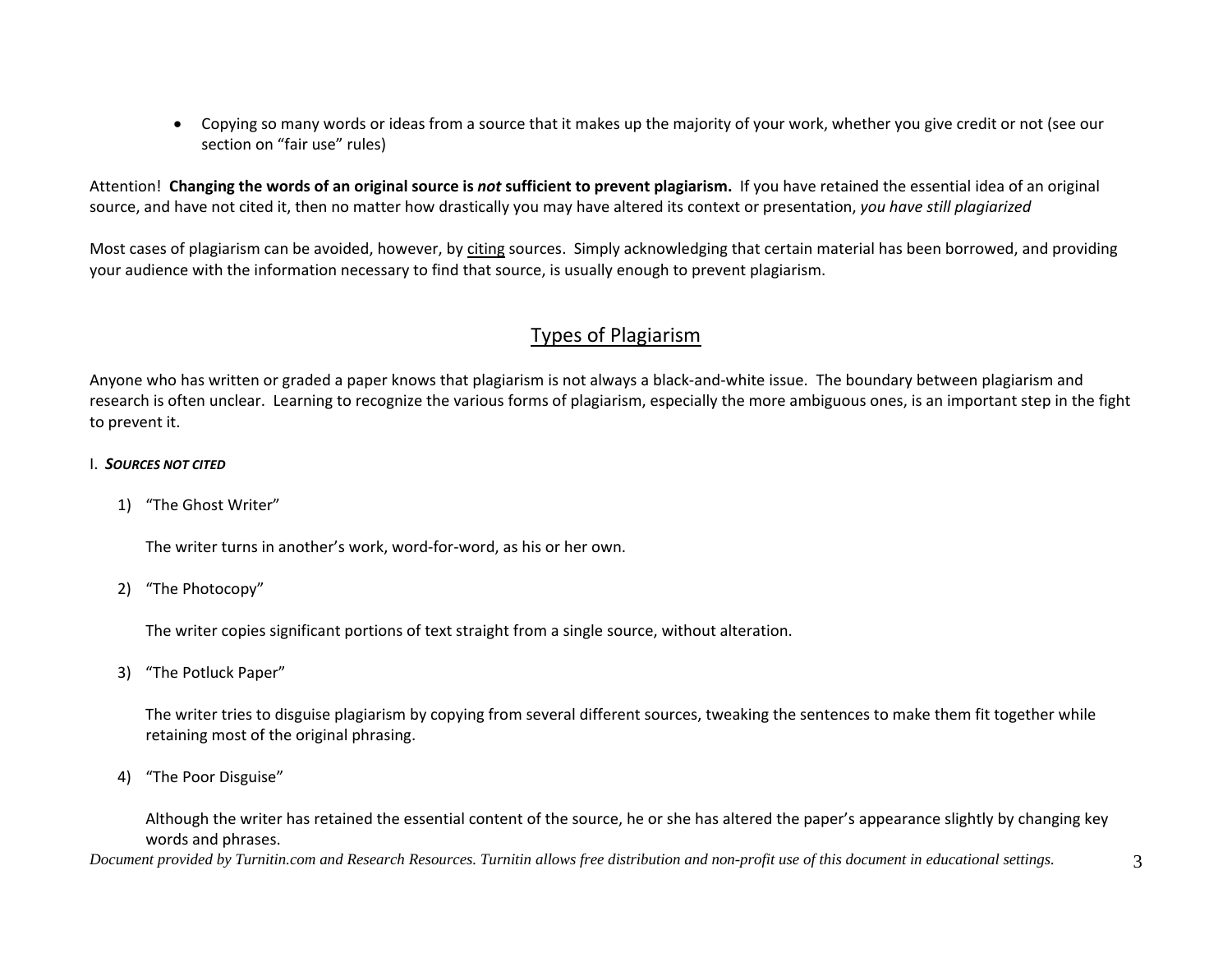## 5) "The Labor of Laziness"

The writer takes the time to paraphrase most of the paper from other sources and make it all fit together, instead of spending the same effort on original work.

## 6) "The Self‐Stealer"

The writer "borrows" generously from his or her previous work, violating policies concerning the expectation of originality adopted by most academic institutions.

#### II. *SOURCES CITED (but still plagiarized!)*

#### 1) "The Forgotten Footnote"

The writer mentions an author's name for <sup>a</sup> source, but neglects to include specific information on the location of the material referenced. This often masks other forms of plagiarism by obscuring source locations.

#### 2) "The Misinformer"

The writer provides inaccurate information regarding the sources, making it impossible to find them.

#### 3) "The Too‐Perfect Paraphrase"

The writer properly cites <sup>a</sup> source, but neglects to put in quotation marks text that has been copied word‐for‐word, or close to it. Although attributing the basic ideas to the source, the writer is falsely claiming original presentation and interpretation of the information.

#### 4) "The Resourceful Citer"

The writer properly cites all sources, paraphrasing and using quotations appropriately. The catch? The paper contains almost no original work! It is sometimes difficult to spot this form of plagiarism because it looks like any other well‐researched document.

## 5) "The Perfect Crime"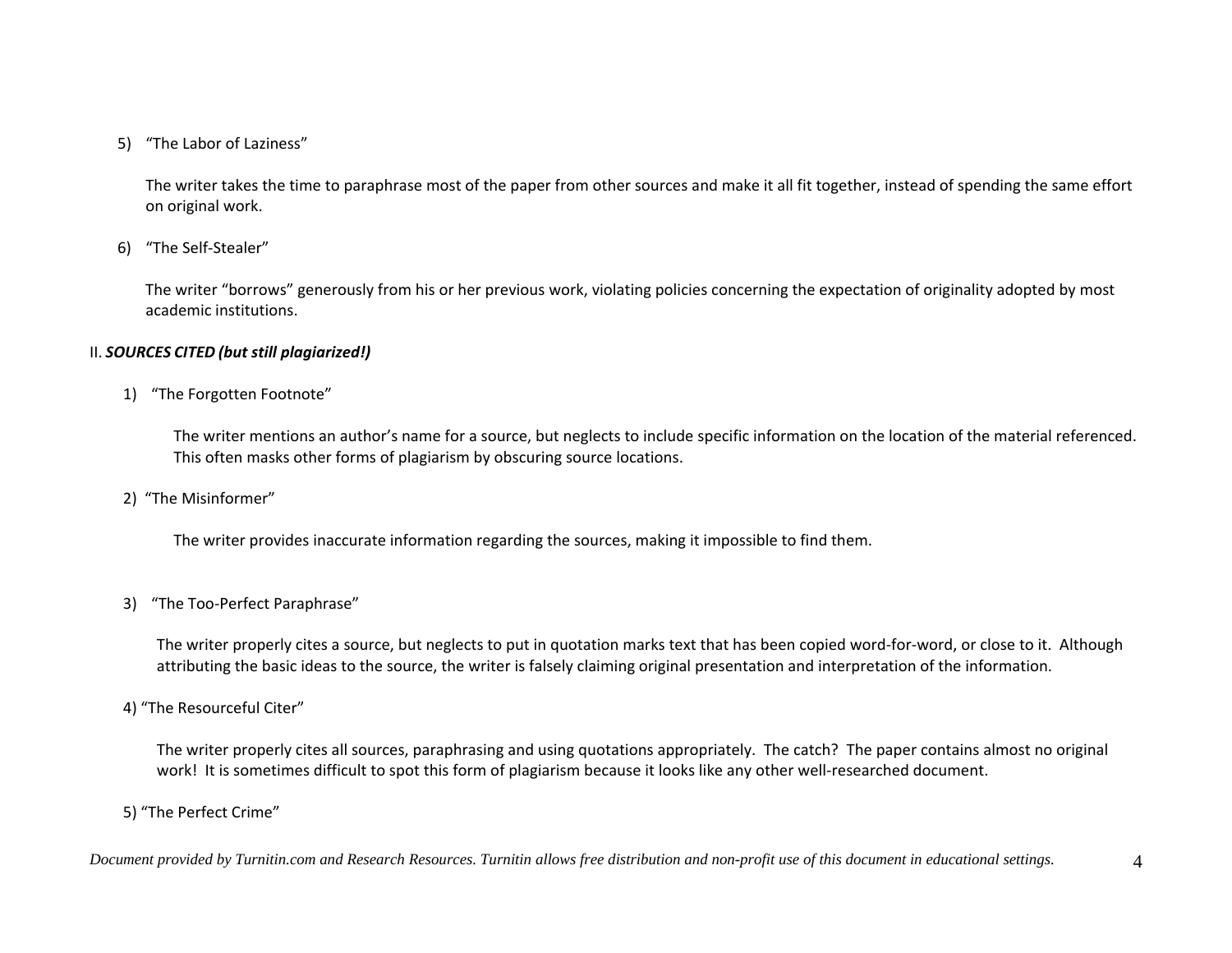Well, we all know it doesn't exist. In this case, the writer properly quotes and cites sources in some places, but goes on to paraphrase other arguments from those sources without citation. This way, the writer tries to pass off the paraphrased material as his or her own analysis of the cited material.

# FAQs

## **What is plagiarism?**

Simply put, plagiarism is the use of another's original words or ideas as though they were your own. Any time you borrow from an original source and do not give proper credit, you have committed plagiarism and violated U.S. copyright laws. (See <u>What is Plagiarism?</u> page for more detailed information on plagiarism.)

## **What are copyright laws?**

Copyright laws exist to protect our intellectual property. They make it illegal to reproduce someone else's expression of ideas or information without permission. This can include music, images, written words, video, and <sup>a</sup> variety of other media.

At one time, a work was only protected by copyright if it included a copyright trademark (the © symbol). According to laws established in 1989, however, works are now copyright protected with or without the inclusion of this symbol.

Anyone who reproduces copyrighted material improperly can be prosecuted in <sup>a</sup> court of law. It does not matter if the form or content of the original has been altered – as long as any material can be shown to be substantially similar to the original, it may be considered <sup>a</sup> violation of the **Copyright Act**.

For information on how long a copyright lasts, see the section below on the <u>public domain</u>.

#### **Are all published works copyrighted?**

Actually, no. The Copyright Act only protects works that express original ideas or information. For example, you could borrow liberally from the following without fear of plagiarism: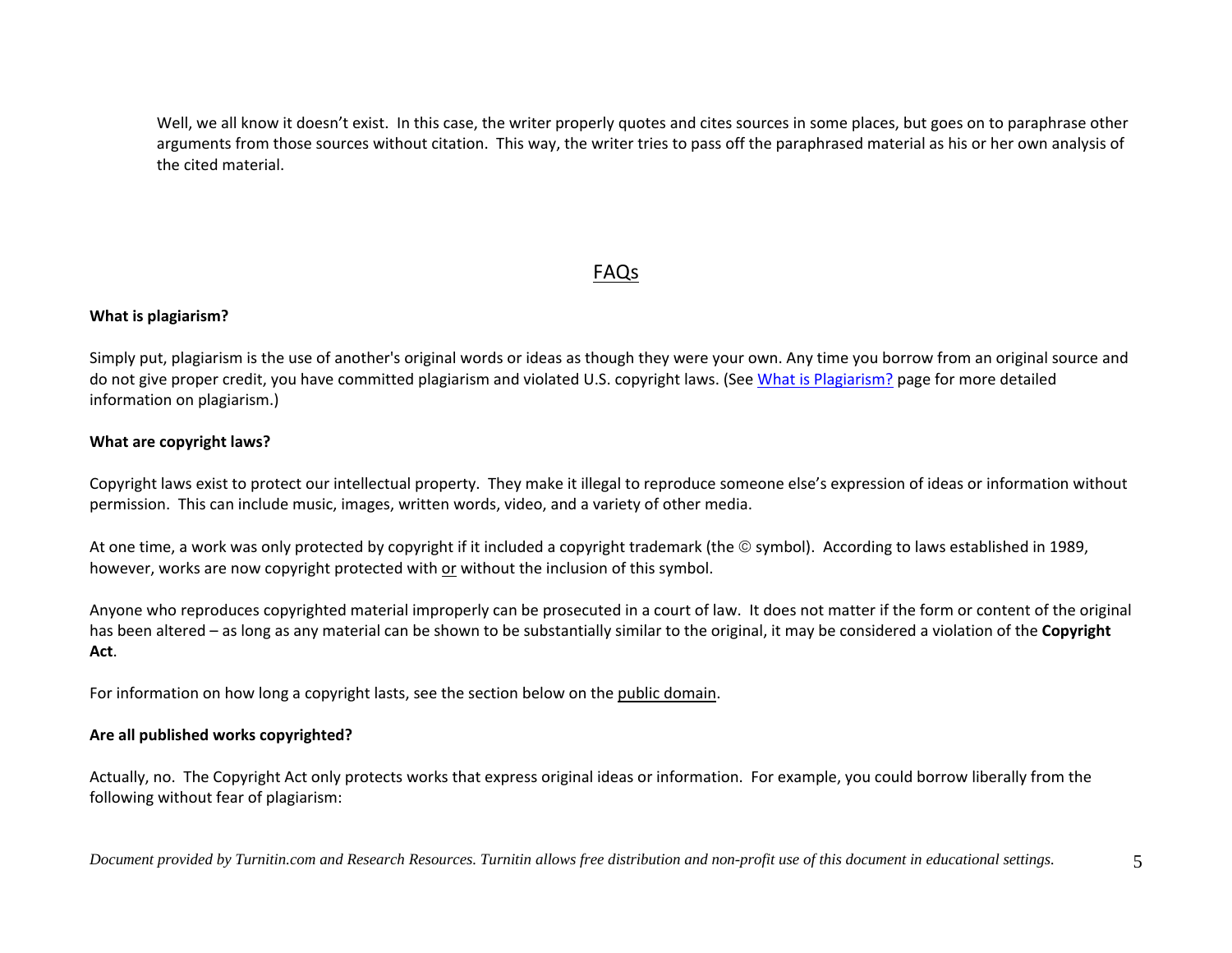- Compilations of readily available information, such as the phone book
- Works published by the U.S. government
- Facts that are not the result of original research (such as the fact that there are fifty U.S. states, or that carrots contain Vitamin A)
- Works in the public domain (provided you cite properly)

## **Can facts be copyrighted?**

Yes, in some situations. Any "facts" that have been published as the result of individual research are considered the intellectual property of the author.

## **Do I have to cite sources for every fact I use?**

No. You do not have to cite sources for facts that are not the result of unique individual research. Facts that are readily available from numerous sources and generally known to the public are considered "common knowledge," and are not protected by copyright laws. You can use these facts liberally in your paper without citing authors. If you are unsure whether or not <sup>a</sup> fact is common knowledge, you should probably cite your source just to be safe.

#### **Does it matter how much was copied?**

Not in determining whether or not plagiarism is <sup>a</sup> crime. If even the smallest part of <sup>a</sup> work is found to have been plagiarized, it is still considered <sup>a</sup> copyright violation, and its producer can be brought to trial. However, the amount that was copied probably will have <sup>a</sup> bearing on the severity of the sentence. A work that is almost entirely plagiarized will almost certainly incur greater penalties than <sup>a</sup> work that only includes <sup>a</sup> small amount of plagiarized material.

#### **But can't I use material if I cite the source?**

You are allowed to borrow ideas or phrases from other sources provided you **cite them properly** and your usage is consistent with the guidelines set by <u>fair use</u> laws. As a rule, however, you should be careful about borrowing too liberally – if the case can be made that your work consists predominantly of someone else's words or ideas, you may still be susceptible to charges of plagiarism.

## **What are the punishments for plagiarism?**

As with any wrongdoing, the degree of intent (see below) and the nature of the offense determine its status. When plagiarism takes place in an academic setting, it is most often handled by the individual instructors and the academic institution involved. If, however, the plagiarism involves money, prizes, or job placement, it constitutes <sup>a</sup> crime punishable in court.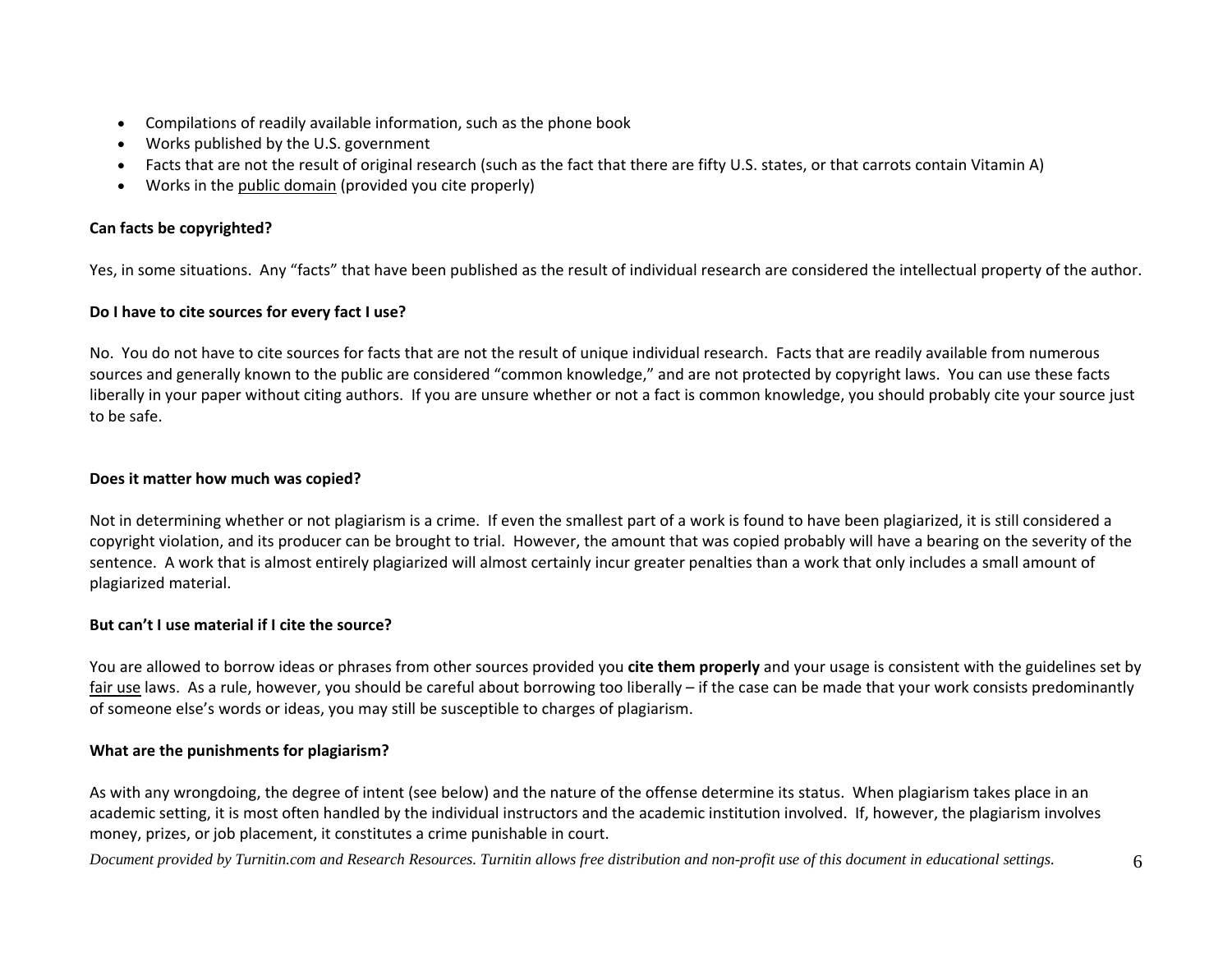#### *Academic Punishments*

Most colleges and universities have zero tolerance for plagiarists. In fact, academic standards of intellectual honesty are often more demanding than governmental copyright laws. If you have plagiarized <sup>a</sup> paper whose copyright has run out, for example, you are less likely to be treated with any more leniency than if you had plagiarized copyrighted material.

A plagiarized paper almost always results in failure for the assignment, frequently in failure for the course, and sometimes in expulsion.

#### *Legal Punishments*

Most cases of plagiarism are considered misdemeanors, punishable by fines of anywhere between \$100 and \$50,000 – and up to one year in jail.

Plagiarism can also be considered <sup>a</sup> felony under certain state and federal laws. For example, if <sup>a</sup> plagiarist copies and earns more than \$2,500 from copyrighted material, he or she may face up to \$250,000 in fines and up to ten years in jail.

#### *Institutional Punishments*

Most corporations and institutions will not tolerate any form of plagiarism. There have been <sup>a</sup> significant number of cases around the world where people have lost their jobs or been denied positions as <sup>a</sup> result of plagiarism.

## **Does intention matter?**

Ignorance of the law is never an excuse. So even if you did not realize you were plagiarizing, you may still be found guilty. However, there are different punishments for *willful infringement*, or deliberate plagiarism, and *innocent infringement*, or accidental plagiarism. To distinguish between these, courts recognize what is called the *good faith* defense. If you can demonstrate, based on the amount you borrowed and the way you have incorporated it in your own work, that *reasonably* believed what you did was fair use, chances are that your sentence will be lessened substantially.

## **What is "fair use," anyway?**

The United States government has established rough guidelines for determining the nature and amount of work that may be "borrowed" without explicit written consent.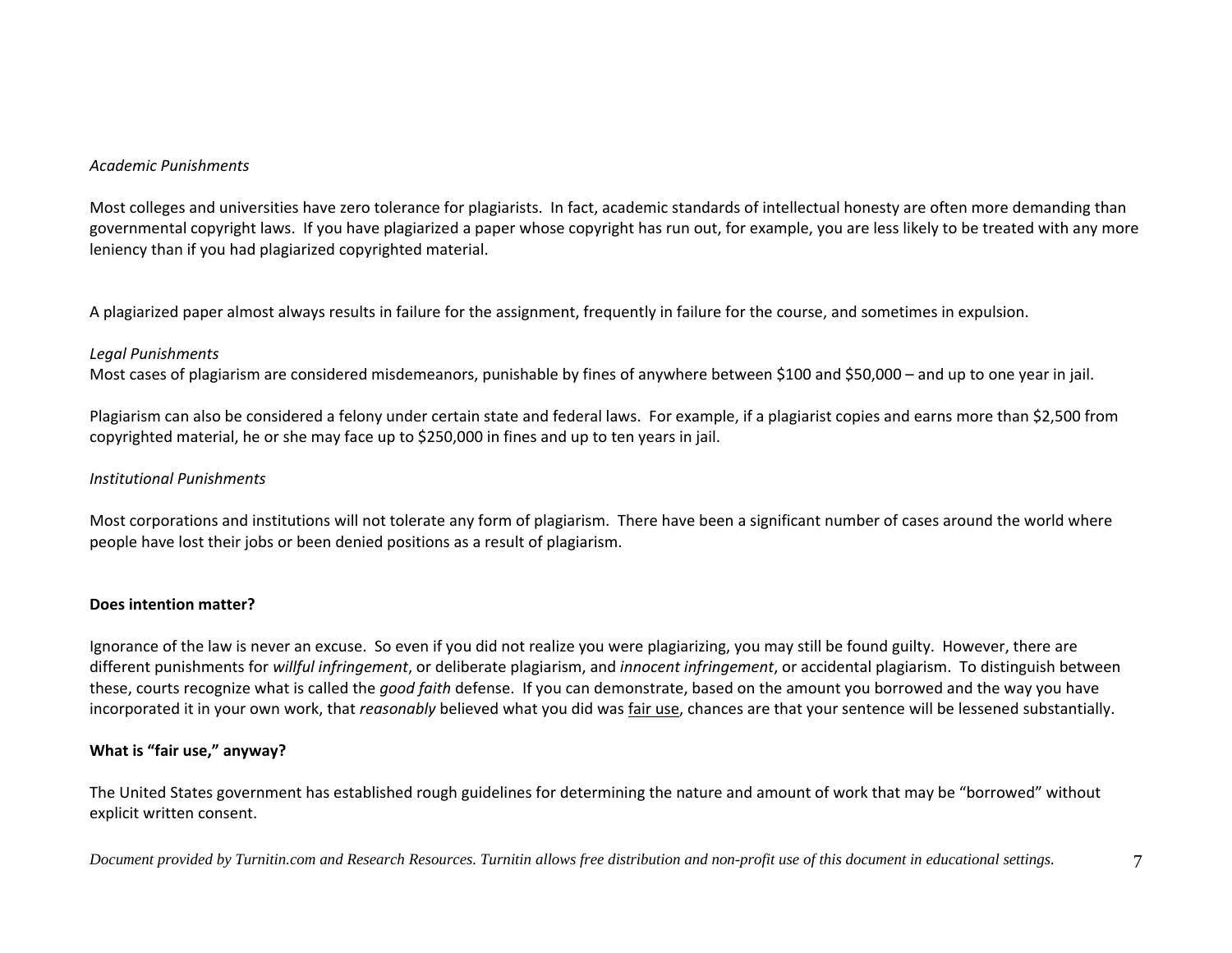These are called "fair use" laws, because they try to establish whether certain uses of original material are reasonable. The laws themselves are vague and complicated. Below we have condensed them into some rubrics you can apply to help determine the fairness of any given usage.

#### **The nature of your use.**

o If you have merely copied something, it is unlikely to be considered fair use. But if the material has been transformed in an original way through interpretation, analysis, etc., it is more likely to be considered "fair use."

#### 0 **The amount you've used.**

o The more you've "borrowed," the less likely it is to be considered fair use. What percentage of your work is "borrowed" material? What percentage of the original did you use? The lower the better.

#### **The effect of your use on the original**

o If you are creating <sup>a</sup> work that competes with the original in its own market, and may do the original author economic harm, any substantial borrowing is unlikely to be considered fair use. The more the content of your work or its target audience differs from that of the original, the better.

We recommend the following sites for more information on "Fair Use" and Copyright laws.

http://www.umuc.edu/library/copy.html http://www.sp.edu.sg/departments/asd/hk\_1261.htm

#### **What is the "public domain?"**

Works that are no longer protected by copyright, or never have been, are considered "public domain." This means that you may freely borrow material from these works without fear of plagiarism, provided you make proper attributions.

#### **How do I know if something is public domain or not?**

*Document provided by Turnitin.com and Research Resources. Turnitin allows free distribution and non-profit use of this document in educational settings.* 8The terms and conditions under which works enter the public domain are <sup>a</sup> bit complicated. In general, anything published more than 75 years ago is now in the public domain. Works published after 1978 are protected for the lifetime of the author plus 70 years. The laws governing works published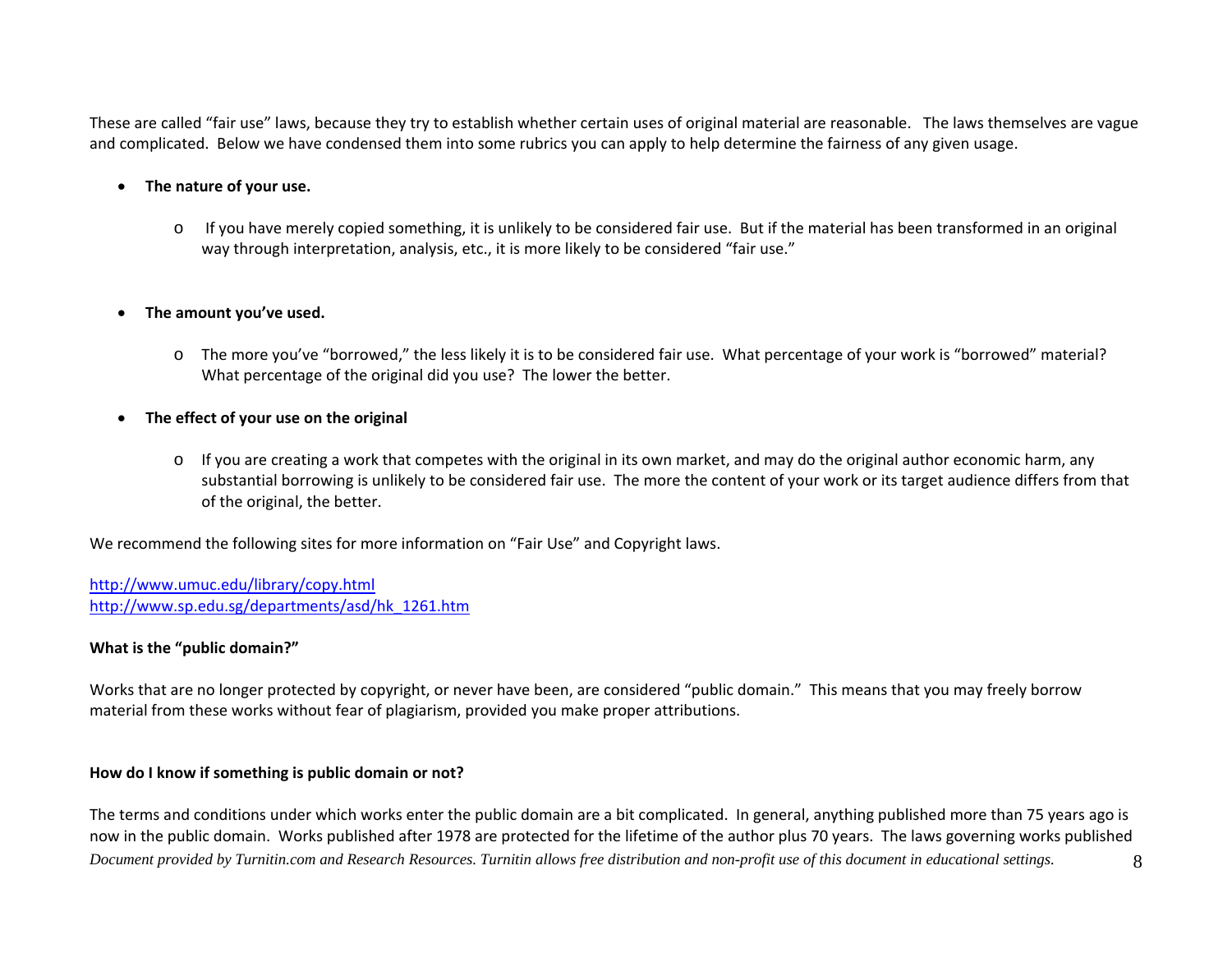fewer than 75 years ago but before 1978 are more complicated, although generally copyright protection extended 28 years after publication plus 47 more years if the copyright was renewed, totaling 75 years from the publication date. If you are uncertain about whether or not <sup>a</sup> work is in the public domain, it is probably best to contact <sup>a</sup> lawyer or act under the assumption that it is still protected by copyright laws.

# What is Citation?

A "citation" is the way you tell your readers that certain material in your work came from another source. It also gives your readers the information necessary to find that source again, including:

- **•** Information about the author
- The title of the work
- The name and location of the company that published your copy of the source
- The date your copy was published
- The page numbers of the material you are borrowing

## **Why should I cite sources?**

Giving credit to the original author by citing sources is the only way to use other people's work without plagiarizing. But there are <sup>a</sup> number of other reasons to cite sources:

- Citations are extremely helpful to anyone who wants to find out more about your ideas and where they came from.
- Not all sources are good or right your own ideas may often be more accurate or interesting than those of your sources. Proper citation will keep you from taking the rap for someone else's bad ideas.
- Citing sources shows the amount of research you've done.
- Citing sources strengthens your work by lending outside support to your ideas.

## **Doesn't citing sources make my work seem less original?**

Not at all. On the contrary, citing sources actually helps your reader distinguish your ideas from those of your sources. This will actually emphasize the originality of your own work.

## **When do I need to cite?**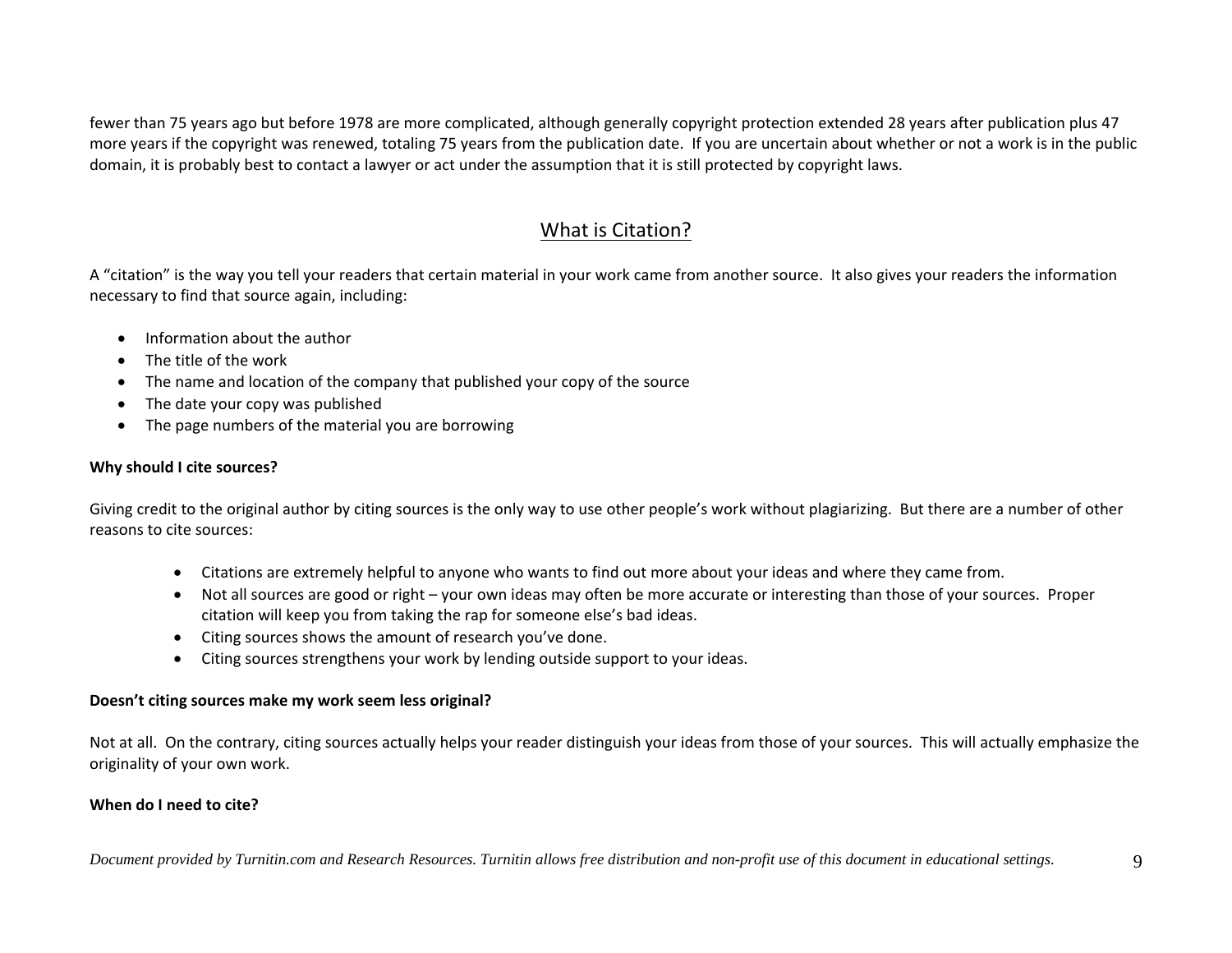Whenever you borrow words or ideas, you need to acknowledge their source. The following situations almost always require citation:

- Whenever you use quotes
- Whenever you paraphrase
- Whenever you use an idea that someone else has already expressed
- 0 Whenever you make specific reference to the work of another
- Whenever someone else's work has been critical in developing your own ideas.

## **How do I cite sources?**

This depends on what type of work you are writing, how you are using the borrowed material, and the expectations of your instructor. First, you have to think about how you want to identify your sources. If your sources are very important to your ideas, you should mention the author and work in <sup>a</sup> sentence that introduces your citation. If, however, you are only citing the source to make <sup>a</sup> minor point, you may consider using parenthetical references, footnotes, or endnotes.

There are also different forms of citation for different disciplines. For example, when you cite sources in a psychology paper you would probably use a different form of citation than you might in <sup>a</sup> paper for an English class.

Finally, you should always consult your instructor to determine the form of citation appropriate for your paper. You can save <sup>a</sup> lot of time and energy simply by asking "How should I cite my sources," or "What style of citation should I use?" before you begin writing.

# Listing References

## **What's a Bibliography?**

A bibliography is <sup>a</sup> list of all of the sources you have used in the process of researching your work. In general, <sup>a</sup> bibliography should include:

- The authors' names
- The titles of the works
- The names and locations of the companies that published your copies of the sources
- The dates your copies were published
- $\bullet$ Relevant page numbers (optional)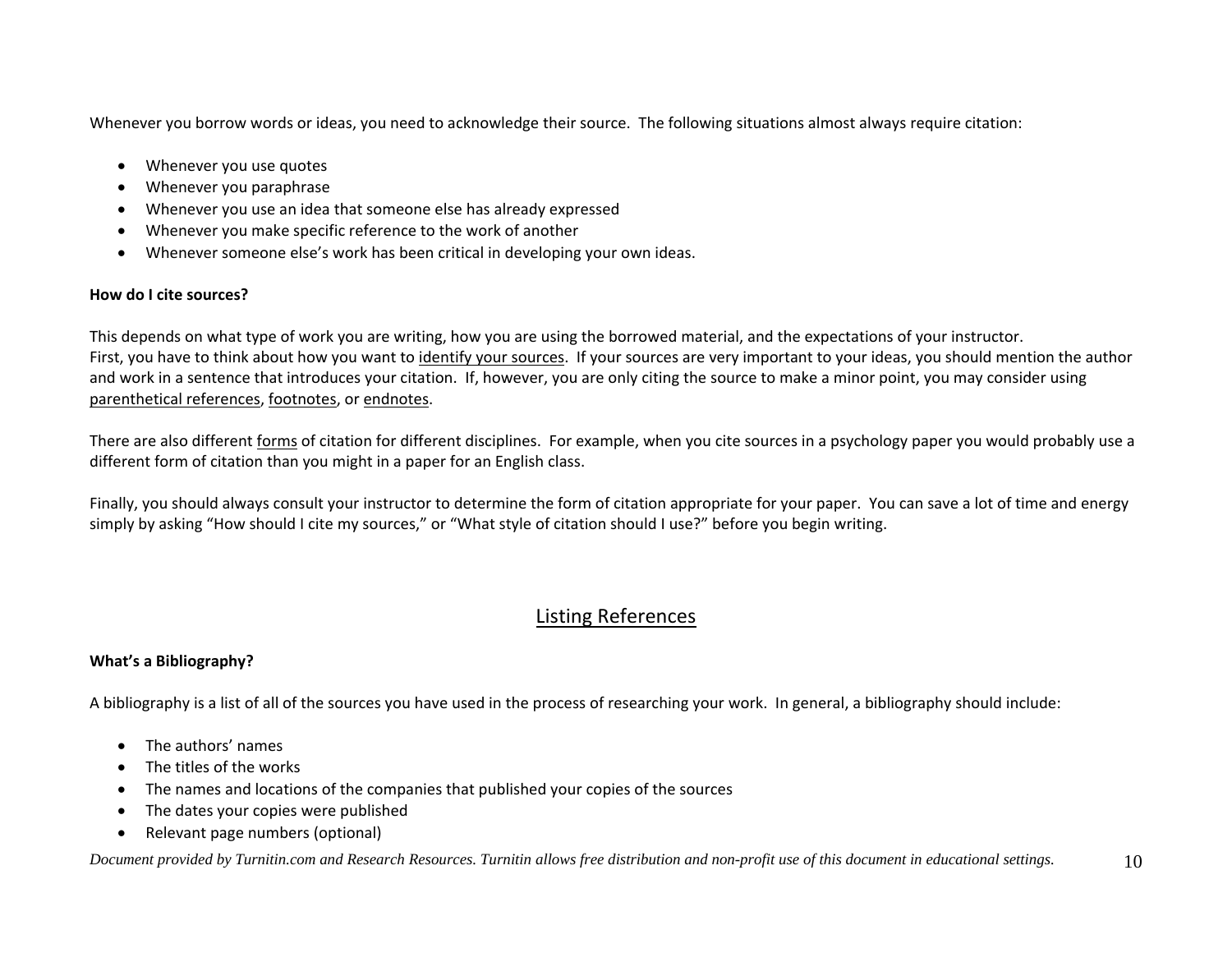Different kinds of sources, such as magazine articles and chapters in multi‐author volumes, may require more specific information to help your reader locate the material.

## **Ok, so what's an** *Annotated* **Bibliography?**

An annotated bibliography is the same as <sup>a</sup> bibliography with one important difference: in an annotated bibliography, the bibliographic information is followed by <sup>a</sup> brief description of the content, quality, and usefulness of the source.

## **What are Footnotes?**

Footnotes are notes placed at the bottom of <sup>a</sup> page. They cite references or comment on <sup>a</sup> designated part of the text above it. For example, say you want to add an interesting comment to <sup>a</sup> sentence you have written, but the comment is not directly related to the argument of your paragraph. In this case, you could add the symbol for <sup>a</sup> footnote. Then, at the bottom of the page you could reprint the symbol and insert your comment. Here is an example:

This is an illustration of <sup>a</sup> footnote. $^1$  The number "1" at the end of the sentence corresponds to the note below. See how it fits in the body of the text?

 $^1$  At the bottom of the page you can insert your comments about the sentence preceding the footnote.

When your reader comes across the footnote in the main text of your paper, he or she could look down at your comments right away, or else continue reading the paragraph and read your comments at the end. Because this makes it convenient for your reader, most citation styles require that you use either footnotes or endnotes in your paper. Some, however, allow you to make <u>parenthetical</u> references (author, date) in the body of your work.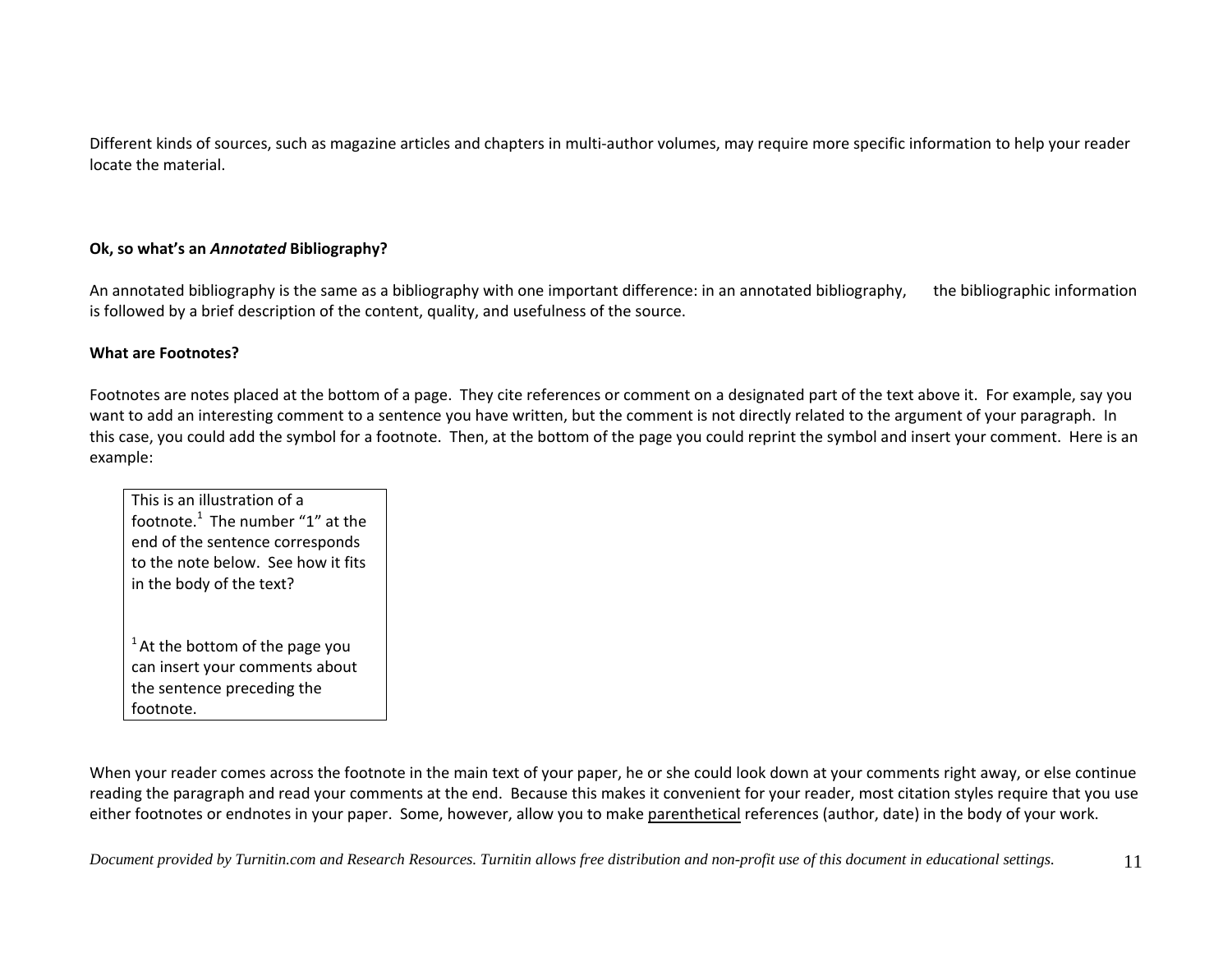Footnotes are not just for interesting comments, however. Sometimes, they simply refer to relevant sources. In other words, they let your reader know where certain material came from, or where they can look for other sources on the subject.

To decide whether you should cite your sources in footnotes or in the body of your paper, you should ask your instructor.

#### **Where does the little footnote mark go?**

Whenever possible, put the footnote at the end of <sup>a</sup> sentence, immediately following the period or whatever punctuation mark completes that sentence. Skip two spaces after the footnote before you begin the next sentence. If you must include the footnote in the middle of <sup>a</sup> sentence for the sake of clarity, or because the sentence has more than one footnote (try to avoid this!), try to put it at the end of the most relevant phrase, after <sup>a</sup> comma or other punctuation mark. Otherwise, put it right at the end of the most relevant word. If the footnote is not at the end of <sup>a</sup> sentence, skip only one space after it.

## **What's the difference between Footnotes and Endnotes?**

The only real difference is placement – footnotes appear at the bottom of the relevant page, while endnotes all appear at the very end of your document. If your notes are very important, footnotes are more likely to get your reader's attention. Endnotes, on the other hand, are less intrusive and will not interrupt the flow of your paper.

#### **If I cite sources in the footnotes (or endnotes), how's that different from <sup>a</sup> bibliography?**

In footnotes or endnotes, you are citing sources that are directly relevant to specific passages in your paper. In <sup>a</sup> bibliography, you are citing all of the sources that you researched, whether they relate to any specific part of your paper or not. So your bibliography might contain "extra" sources which you read, but did not specifically cite in your paper. Also, citations in footnotes or endnotes will always have page numbers, referring to the specific passages relevant to that part of your paper, while citations in bibliographies may have none (if you read an entire book, for example, you would not have to list specific page numbers in your bibliography. If you quoted the book, however, you would have to mention the page numbers in your notes).

#### **What are "works cited" and "works consulted" pages?**

Sometimes you may be asked to include these – especially if you have used a <u>parenthetical style</u> of citation. A "works cited" page is a list of all the works from which you have borrowed material. Your reader may find this more convenient than footnotes or endnotes because he or she will not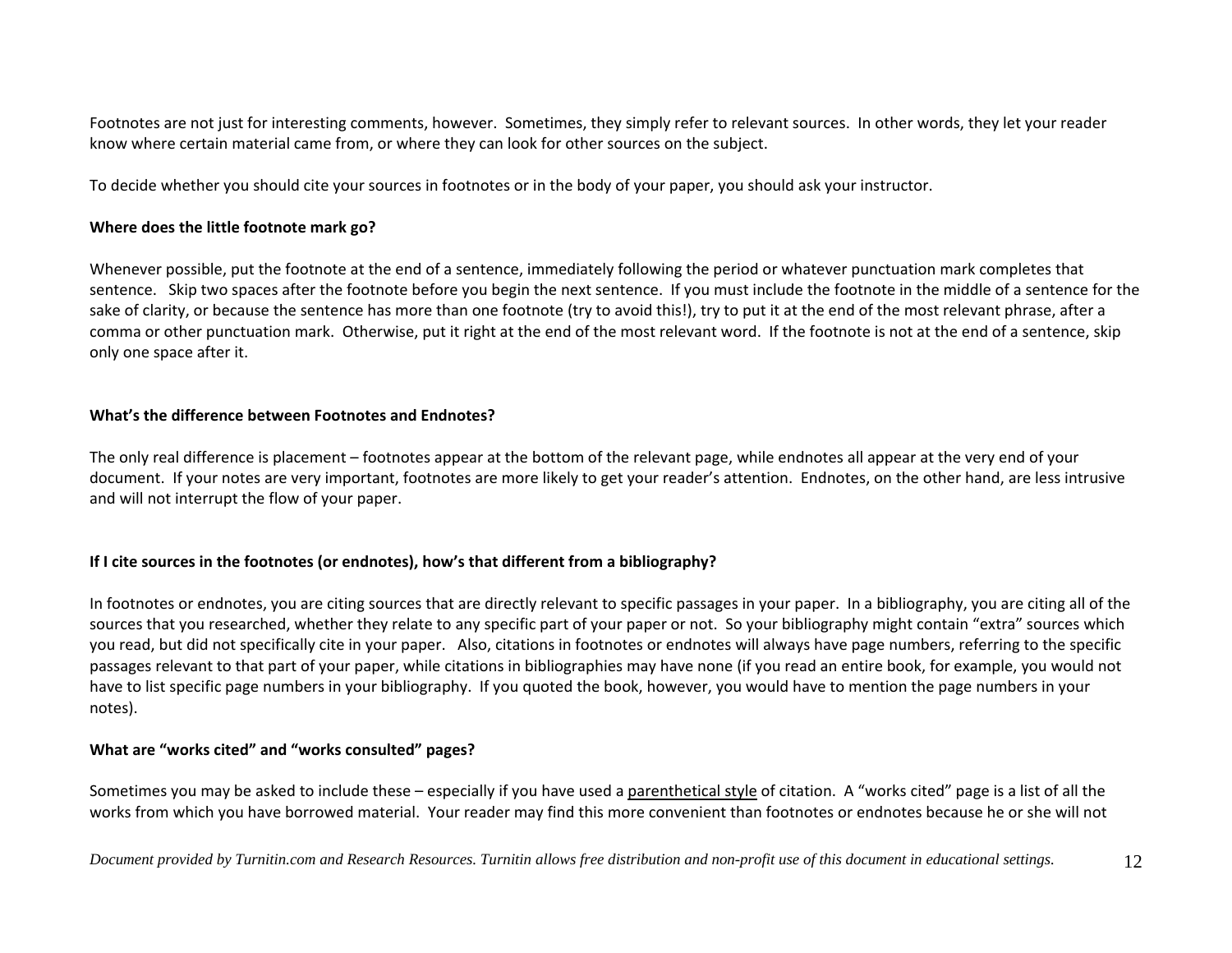have to wade through all of the comments and other information in order to see the sources from which you drew your material. A "works consulted" page is <sup>a</sup> complement to <sup>a</sup> "works cited" page, listing *all* of the works you used, whether they were useful or not.

#### **Isn't a "works consulted" page the same as <sup>a</sup> "bibliography," then?**

Well, yes. The title is different because "works consulted" pages are meant to complement "works cited" pages, and bibliographies may list other relevant sources in addition to those mentioned in footnotes or endnotes. Choosing to title your bibliography "Works Consulted" or "Selected Bibliography" may help specify the relevance of the sources listed.

For more information on documenting sources, see Purdue University's Online Writing Lab: http://owl.english.purdue.edu/handouts/research/index.html

# Citing Sources

Citation styles differ mostly in the location, order, and syntax of information about references. The number and diversity of citation styles reflect different priorities with respect to concision, readability, dates, authors, publications, and, of course, style.

There are also two major divisions *within* most citation styles: **documentary‐note style** and **parenthetical style**. *Documentary‐note style* is the standard form of documenting sources. It involves using either footnotes or endnotes so that information about your sources is readily available to your readers but does not interfere with their reading of your work.

In the *parenthetical style*, sometimes called the "author‐date" style or "in‐text" style, references to sources are made in the body of the work itself, through parentheses. An example of this would be the following sentence, taken from page 23 of <sup>a</sup> book written by Professor Scott in 1999:

Professor Scott asserts that "environmental reform in Alaska in the 1970s accelerated rapidly as the result of pipeline expansion." (Scott 1999, 23)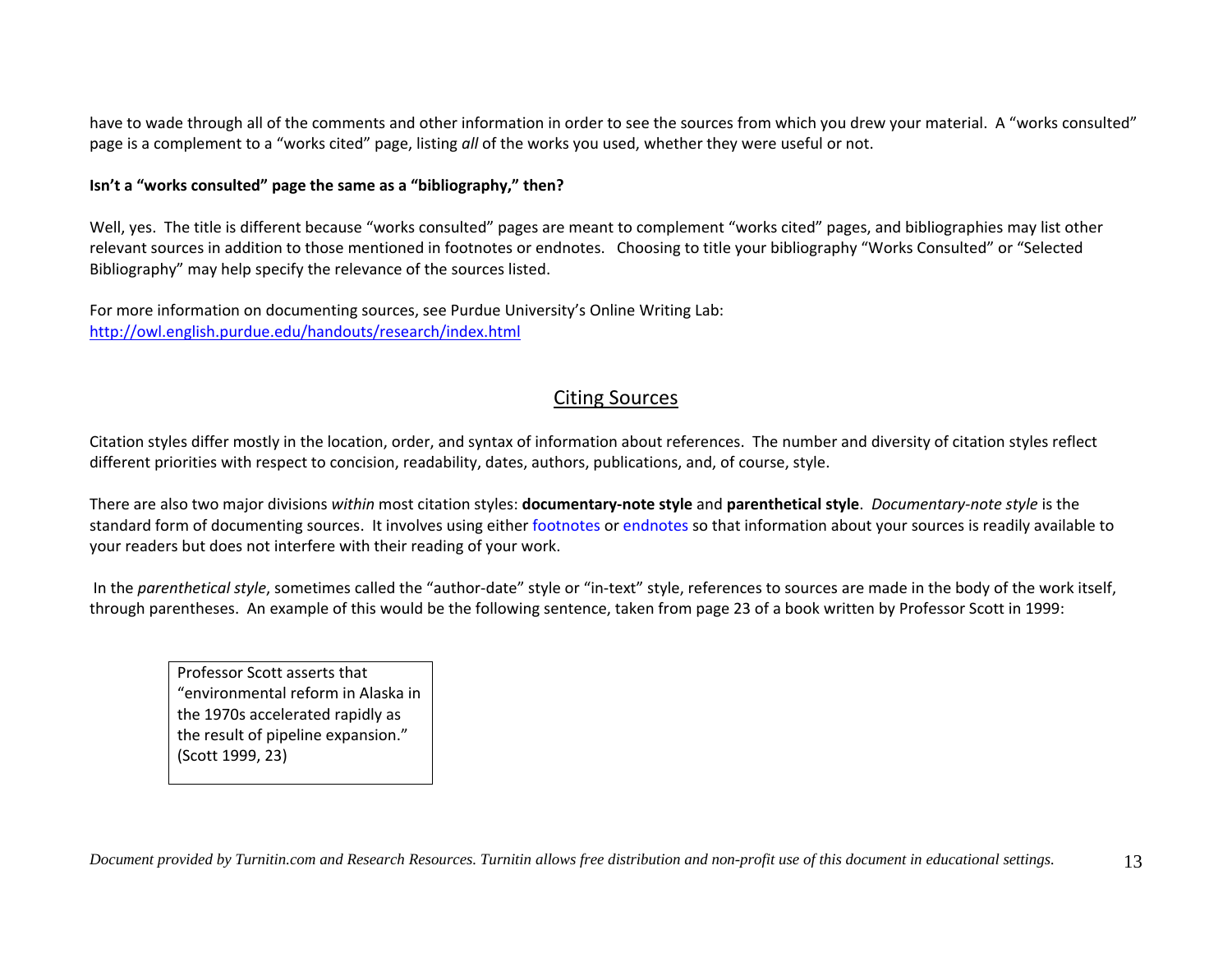This is generally considered an abbreviated form of citation, and it does not require footnotes or endnotes, although it does require the equivalent of <sup>a</sup> "Works Cited" page at the end of the paper. It is easier to write, but might interfere with how smoothly your work reads. See your instructor for information on which form, documentary‐note style or parenthetical style, is appropriate for your paper.

With so many different citation styles, how do you know which one is right for your paper? First, we strongly recommend asking your instructor. There are several factors which go into determining the appropriate citation style, including discipline (priorities in an English class might differ from those of <sup>a</sup> Psychology class, for example), academic expectations (papers intended for publication might be subject to different standards than mid‐ term papers), the research aims of an assignment, and the individual preference of your instructor.

## Preventing Plagiarism: Student Resources

In <sup>a</sup> research paper, you have to come up with your own original ideas while at the same time making reference to work that's already been done by others. But how can you tell where their ideas end and your own begin? What's the proper way to integrate sources in your paper? If you change some of what an author said, do you still have to cite that person?

Confusion about the answers to these questions often leads to **plagiarism**. If you have similar questions, or are concerned about preventing plagiarism, we recommend using the checklist below.

## A. Consult with your instructor

Have questions about plagiarism? If you can't find the answers on our site, or are unsure about something, you should ask your instructor. He or she will most likely be very happy to answer your questions. You can also check out the guidelines for citing sources properly. If you follow them, and the rest of the advice on this page, you should have no problems with plagiarism.

#### B. Plan your paper

Planning your paper well is the first and most important step you can take toward preventing plagiarism. If you know you are going to use other sources of information, you need to plan **how** you are going to include them in your paper. This means working out <sup>a</sup> balance between the ideas you have taken from other sources and your own, original ideas. Writing an outline, or coming up with <sup>a</sup> thesis statement in which you clearly formulate an argument *about* the information you find, will help establish the boundaries between your ideas and those of your sources.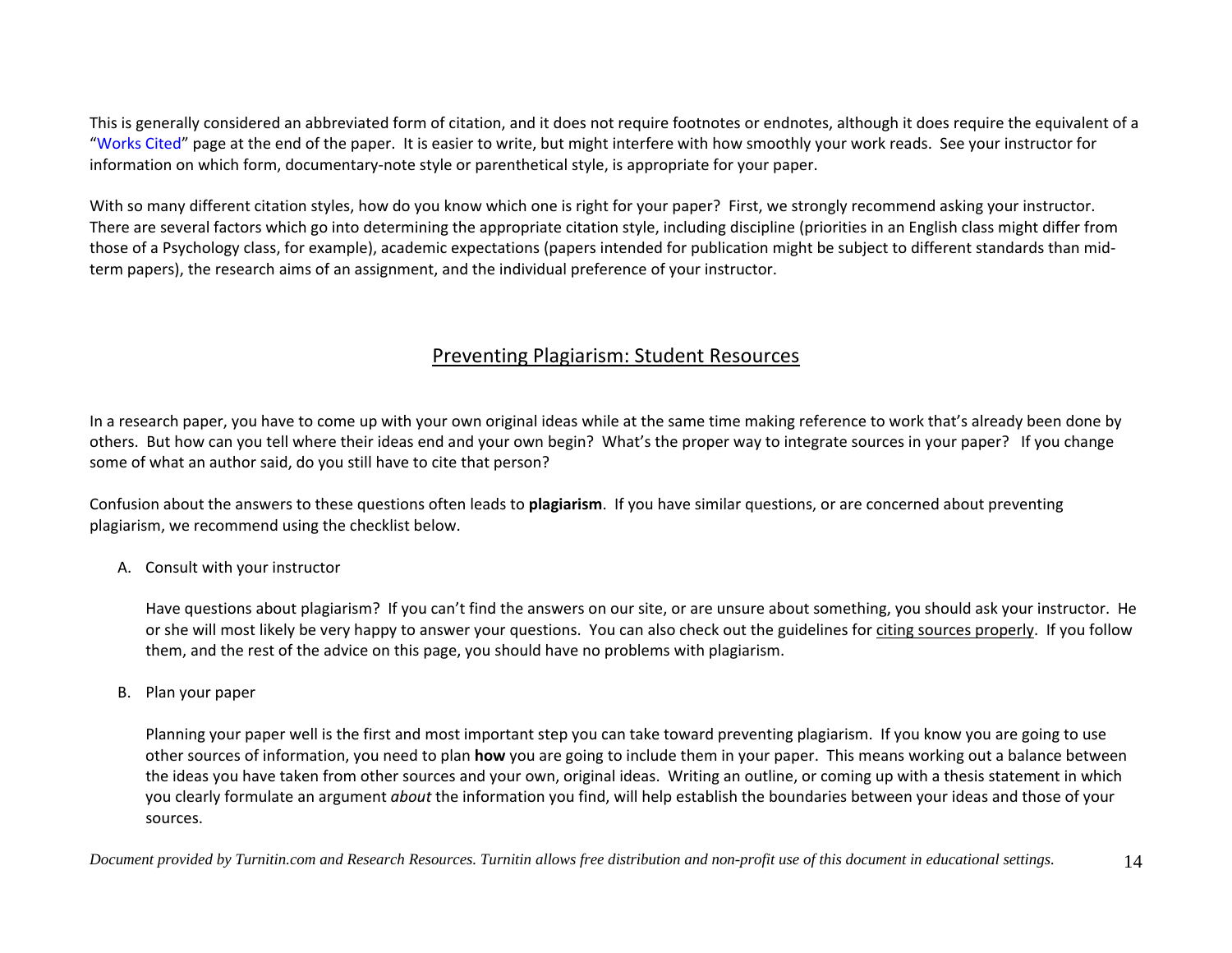## C. Take effective notes

One of the best ways to prepare for <sup>a</sup> research paper is by taking thorough notes from all of your sources, so that you have much of the information organized before you begin writing. On the other hand, poor note‐taking can lead to many problems – including improper citations and misquotations, both of which are forms of plagiarism! To avoid confusion about your sources, try using different colored fonts, pens, or pencils for each one, and make sure you clearly distinguish your own ideas from those you found elsewhere. Also, get in the habit of marking page numbers, and make sure that you record bibliographic information or web addresses for every source right away – finding them again later when you are trying to finish your paper can be <sup>a</sup> nightmare!

## D. When in doubt, cite sources

Of course you want to get credit for your own ideas. And you don't want your instructor to think that you got all of your information from somewhere else. But if it is unclear whether an idea in your paper really came from you, or whether you got it from somewhere else and just changed it <sup>a</sup> little, **you should always cite your source**. Instead of weakening your paper and making it seem like you have fewer original ideas, this will actually strengthen your paper by: 1) showing that you are not just copying other ideas but are processing and adding to them, 2) lending outside support to the ideas that are completely yours, and 3) highlighting the originality of your ideas by making clear distinctions between them and ideas you have gotten elsewhere.

#### E. Make it clear **who** said **what**

Even if you cite sources, ambiguity in your phrasing can often disguise the real source of any given idea, causing inadvertent plagiarism. Make sure when you mix your own ideas with those of your sources that you always clearly distinguish them. If you are discussing the ideas of more than one person, watch out for confusing pronouns. For example, imagine you are talking about Harold Bloom's discussion of James Joyce's opinion of Shakespeare, and you write: "He brilliantly portrayed the situation of <sup>a</sup> writer in society at that time." Who is the "He" in this sentence? Bloom, Joyce, or Shakespeare? Who is the "writer": Joyce, Shakespeare, or one of their characters? Always make sure to distinguish **who** said **what**, and give credit to the right person.

## F. Know how to Paraphrase:

A paraphrase is <sup>a</sup> restatement **in your own words** of someone else's ideas. Changing <sup>a</sup> few words of the original sentences does NOT make your writing <sup>a</sup> legitimate paraphrase. You must change **both** the **words** and the **sentence structure** of the original, **without** changing the content. Also, you should keep in mind that paraphrased passages **still require citation** because the ideas came from another source, even though you are putting them in your own words.